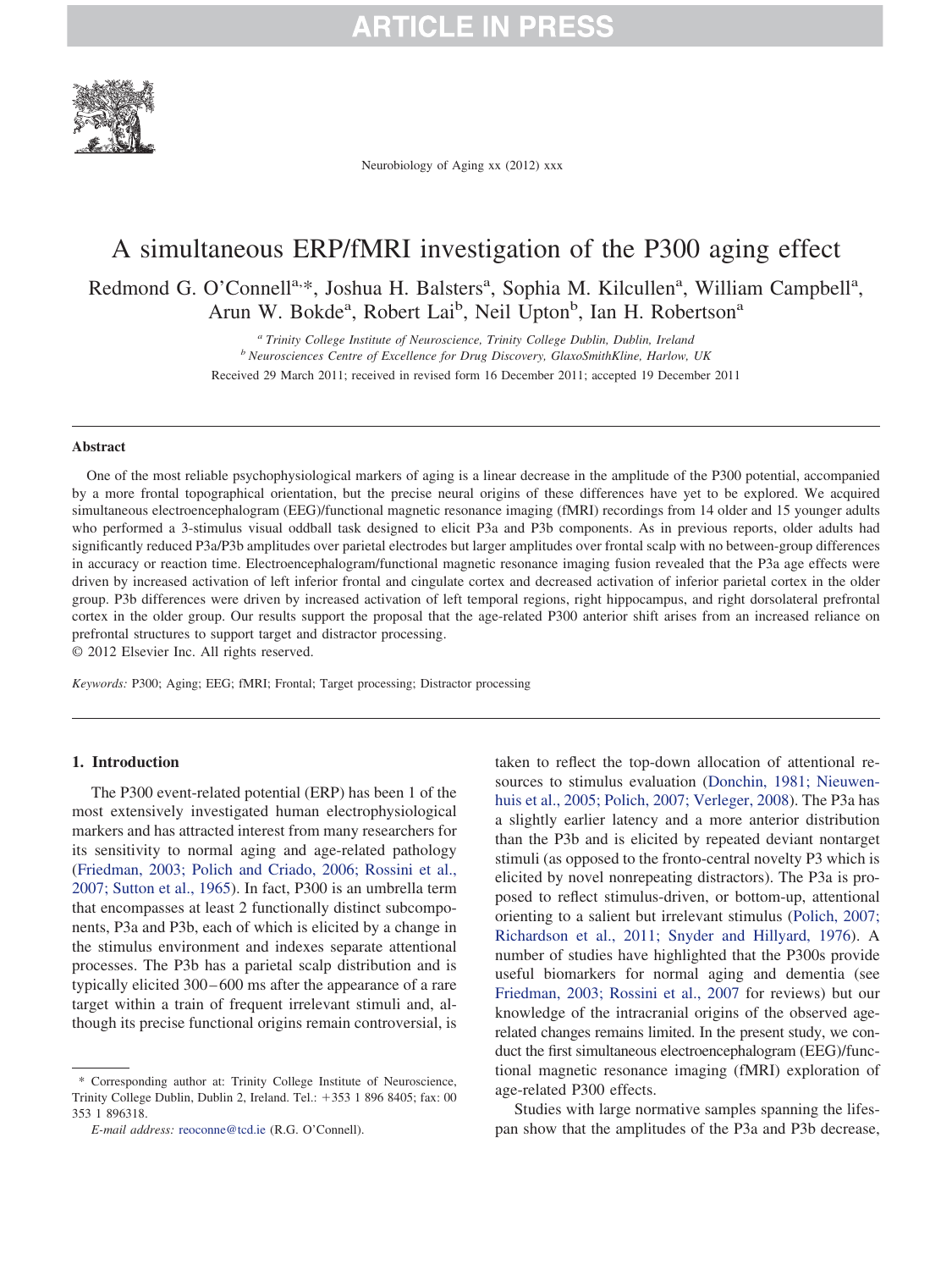and their peak latencies increase, linearly from adolescence through to senescence (Fjell and Walhovd, 2004; Polich, 1997). In addition, the aging process is reliably associated with a marked anterior shift in the topography of both components that is apparent across a range of different tasks (Fabiani et al., 1998; Friedman, 2003; Richardson et al., 2011; West et al., 2010). This increasingly frontal orientation appears to mirror 1 of the most consistently observed phenomena in neuroimaging investigations of aging; the greater recruitment of prefrontal regions and reduced activation of posterior regions that older subjects exhibit on a range of cognitive tasks (e.g., Cabeza et al., 2002; Davis et al., 2008; Solbakk et al., 2008). Because elderly participants are typically found to perform the oddball task at a comparable level with younger participants, the differences in P300 topography have been proposed to represent the compensatory activation of additional neural networks. Fabiani et al. (1998) explored this issue by dividing their elderly participant group according to those individuals who exhibited a frontal versus parietal P3b maximum. The "frontal" subgroup was found to perform significantly worse on standardized neuropsychological tests of frontal lobe function. This finding suggests that increased activation of prefrontal regions to support performance of simple target detection tasks is an inefficient processing method. More recently, studies by Richardson et al. (2011) and West et al. (2010) have provided evidence that the increased frontal focus of the P3a and P3b in elderly participants arises from a failure to habituate to the novelty of oddball stimuli. That is, because elderly participants are less able to establish a strong mental representation of task stimuli they continue to exhibit a novelty response to targets over frontal electrodes. This novelty response is also visible in young participants in the early stages of task performance but is gradually extinguished with increasing exposure to task stimuli. In support of the findings of Fabiani et al. (1998); West et al. (2010) also reported that increased frontal P300 amplitude was associated with worse performance on neuropsychological tests of executive function.

A significant limitation of this P300 work is that the intracranial generators of EEG activity cannot be reliably inferred on the basis of topographical distribution alone due to volume conduction and the inverse problem. Thus, the true source of the age-related frontal shift cannot be determined without recourse to other brain imaging methods. Another concern is that the findings from P300 studies are not easily reconciled with some of the evidence garnered from fMRI. For example, at least 1 fMRI study that employed a paradigm frequently used to elicit the P300 (oddball task), reported comparable prefrontal activation in young versus old participants (Madden et al., 2004). In addition, where the ERP studies mentioned above reported that greater frontal P300 amplitudes were associated with diminished prefrontal function in elderly subjects, Davis et al. (2008) found that increased blood oxygen level-dependent (BOLD) response in prefrontal regions was associated

with better performance on a range of executive tasks. Consequently, an exploration of the precise neural source of age-related P300 differences is warranted to gain a more complete understanding of the effects of age on target and distractor processing.

The neural generators of the P300 have already been heavily investigated through lesion studies, depth electrode recordings, EEG source modeling algorithms, and functional neuroimaging (e.g., Bledowski et al., 2004; Halgren et al., 1995; Kiehl et al., 2001; Strobel et al., 2008). Although the results emerging from these different methodologies have been somewhat inconsistent and difficult to integrate, it has been established that P3a and P3b arise from widely distributed, partially overlapping frontotemporoparietal networks consistent with the proposal that they index distinct but related attention systems (Linden, 2005).

The fusion of EEG and fMRI data holds great promise in this regard. EEG traces cortical neural activity with finegrained temporal accuracy (in the order of milliseconds) but allows only limited inferences to be drawn regarding underlying generators, especially when multiple generators are simultaneously activated. In direct contrast, fMRI provides a sophisticated structural and functional brain map but with limited temporal resolution due to the sluggish nature of the hemodynamic response. Because EEG and fMRI share a common neural source (local field potentials; Logothetis et al., 2001), the 2 methods can complement each other to provide spatial and temporal mapping of unparalleled resolution. A small number of EEG/fMRI data fusion studies with normal adults have already highlighted P300 networks (Bledowski et al., 2004; Eichele et al., 2005; Karch et al., 2010; Mantini et al., 2009; Strobel et al., 2008; Warbrick et al., 2009) that are broadly consistent with those reported with unimodal brain imaging and direct intracranial recordings, but this technique has yet to be applied to the study of cognitive aging.

EEG/fMRI data fusion methods have developed rapidly in the last 10 years and several different approaches to multimodal integration have been reported. In the present study we opt for an EEG-informed fMRI model which uses the variability of single-trial P3a/P3b amplitude as a predictor for the hemodynamic response to stimuli in a 3-stimulus visual oddball task (see Eichele et al., 2005; Novitskiy et al., 2011 for examples). These shifts occur on a time scale that can be sampled by fMRI, hence this kind of analysis is specialized to maximize the benefit of simultaneous acquisition by extracting single-trial information that is common to both modalities and that would otherwise be lost during standard averaging. When a consistent relationship is detected using this method one can infer that the corresponding fMRI activation either directly represents the source of P300 activity or contributes indirectly to that signal by modulating the direct generators. Age-related differences can then be highlighted by contrasting these activation maps between young and old groups. For comparison, we also conducted separate fMRI and EEG analyses using conventional analysis methods. In line with previous neuroim-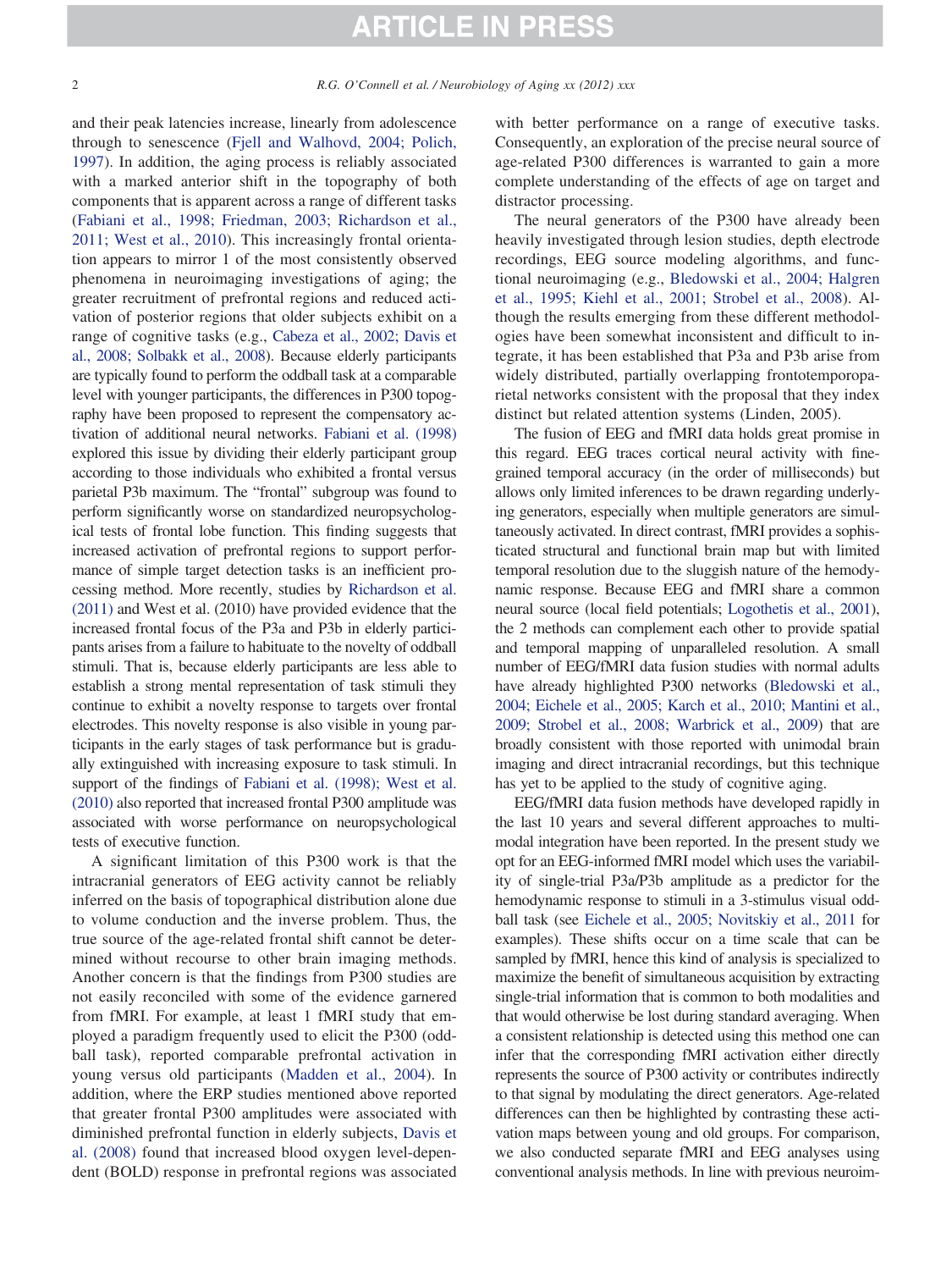aging investigations, we predicted that age-related differences in these electrocortical components would be linked to increased activation of prefrontal cortex and diminished activity in posterior cortex.

#### **2. Methods**

#### *2.1. Subjects*

Sixteen young and 19 elderly neurologically normal, right-handed subjects participated in this study. One young participant and 5 elderly participants were not included in the analyses. Four of the elderly participants were removed due to poor EEG data quality (less than 20 trials accepted). One young and 1 elderly participant were removed for poor target detection accuracy (d-prime  $\leq$  1). This left a final sample of 15 young and 14 elderly participants that were matched for gender, handedness, years of education, Hospital Anxiety and Depression Scale (HADS) score and Mini Mental State Examination (MMSE) score (Table 1). Participants gave written informed consent prior to the study which was approved by the Trinity College Dublin School of Psychology Ethics Committee.

#### *2.2. Procedure*

#### *2.2.1. Visual oddball task*

Participants performed a 3-stimulus visual oddball task (see Supplementary Fig. 1). Every 2075 ms a stimulus appeared on the screen for 75 ms. Standard stimuli consisted of a 3.5-cm diameter purple circle and appeared on 80% of trials. Target stimuli were a slightly larger purple circle (4 cm diameter) and appeared on 10% of trials. Distractor stimuli were a black and white checkerboard and appeared on 10% of trials. Participants were asked to make a speeded response to target stimuli using the response box placed in their right hand. The stimulus array was pseudorandomly designed such that between 3 and 5 standard stimuli were presented after any target or distractor stimulus. Thus, the minimum interval between a P3-eliciting event was 8300 ms

#### Table 1

| Demographic information and oddball performance data |  |  |  |  |
|------------------------------------------------------|--|--|--|--|
|------------------------------------------------------|--|--|--|--|

|                     | Young         | Old           | t   | $\boldsymbol{p}$ |
|---------------------|---------------|---------------|-----|------------------|
| Age $(y)$           | 22(3.3)       | 70.6(4.2)     |     |                  |
| Gender              | $5/15$ female | 7/14 female   | 1.2 | ns               |
| Years of education  | 16.5(2.9)     | 15.1(2.8)     | 1.3 | ns               |
| <b>HADS</b> anxiety | 4.2(2.2)      | 3.5(2.9)      | 0.7 | ns               |
| HADS depression     | 1.4(1.7)      | 2.1(1.9)      | 1.1 | ns               |
| <b>MMSE</b>         | 29.2(0.9)     | 28.5(1.2)     | 1.6 | ns               |
| Oddball performance |               |               |     |                  |
| Targets             | 41.4(10.6)    | 49.1(8.1)     | 2.2 | < 0.05           |
| False alarm $(\%)$  | 8.6(12.3)     | 1.9(1.9)      | 2.1 | < 0.05           |
| D-prime             | 2.7(0.6)      | 2.9(1.2)      | 0.4 | ns               |
| RT                  | 580.8 (85.5)  | 601.1 (125.5) | 0.5 | ns               |
| RT variability      | 130.4 (40.5)  | 148.4 (51.4)  | 1.1 | ns               |

Key: HADS, Hospital Anxiety and Depression Scale; MMSE, Mini Mental State Examination; ns, not significant; RT, . Data in parentheses represent standard deviation.

but because targets and distractors were randomly interspersed throughout the task the interval between 2 targets or between 2 distractors could be as high as 64 seconds. The average was approximately 20 seconds, and approximately 70% of trials occurred between 8 and 22 seconds. All stimuli were presented on a gray background and participants were asked to maintain fixation on a white cross presented at the center of the screen. Participants performed 3 blocks inside the magnetic resonance imaging (MRI) scanner and each block consisted of 205 trials, including 20 targets and 20 distractors. Before entering the scanner, participants practiced the task in a dimly lit testing suite and performed 1 full block concurrent to EEG recording for signal-to-noise comparisons with EEG data acquired inside the scanner.

#### *2.2.3. EEG-fMRI acquisition*

Subjects lay supine in an MRI scanner with the thumb of the right hand positioned on a 2-button MRI-compatible response box. Stimuli were projected onto a screen behind the subject and viewed in a mirror positioned above the subject's face. Stimuli were presented using Presentation software (Version 15; Neurobehavioral Systems, Inc., Albany, CA, USA). EEG recordings were acquired with a 32-channel magnetic resonance (MR)-compatible Brain-Amp system (Brainproducts, Munich, Germany). Thirtythree EEG electrodes were placed on the scalp, including the reference electrode positioned at FCz and the ground electrode placed at position AFz. One external electrode was applied to the subjects back in order to acquire the electrocardiogram (ECG) reading. Electrode impedances were maintained below 10 k $\Omega$ . The resolution and dynamic range of the EEG acquisition system were 100 nV and  $\pm$  3.2 mV, respectively. Data were recorded on a laptop computer through Brain Recorder v1.04 software (BrainProducts, Munich, Germany) at a sampling rate of 5 kHz with a band-pass filter of 0.016 to 250 Hz. Event timings, response timings, and transistor-transistor logic (TTL) pulses from the MRI scanner at the onset of each volume acquisition were marked within the EEG trace. The TTL pulses were also used to drive the visual stimuli in Presentation (Neurobehavioral Systems, Inc.). The EEG clock was synchronized to the MRI scanner clock using the Brainproducts Sync-box (Munich, Germany) (Mullinger et al., 2008). Event timings and reaction times were calculated off-line using event timings acquired by Brain Recorder v1.04 software (BrainProducts) at this higher frequency sampling.

A high-resolution T1-weighted anatomic magnetization prepared rapid gradient echo (MPRAGE) image (field of view  $[FOV] = 230$  mm, thickness = 0.9 mm, voxel size = 0.9 mm  $\times$  0.9 mm  $\times$  0.9 mm), as well as phase and magnitude maps were acquired first (echo time  $[TE]_1$  = 1.46 ms,  $TE<sub>2</sub> = 7$  ms). Each participant then performed 3 echo planar imaging (EPI) sessions, each containing 228 volumes. The field of view covered the whole brain, 224 mm  $\times$  224 mm (64  $\times$  64 voxels), 34 axial slices were acquired (0.05 mm slice gap) with a voxel size of 3.5 mm  $\times$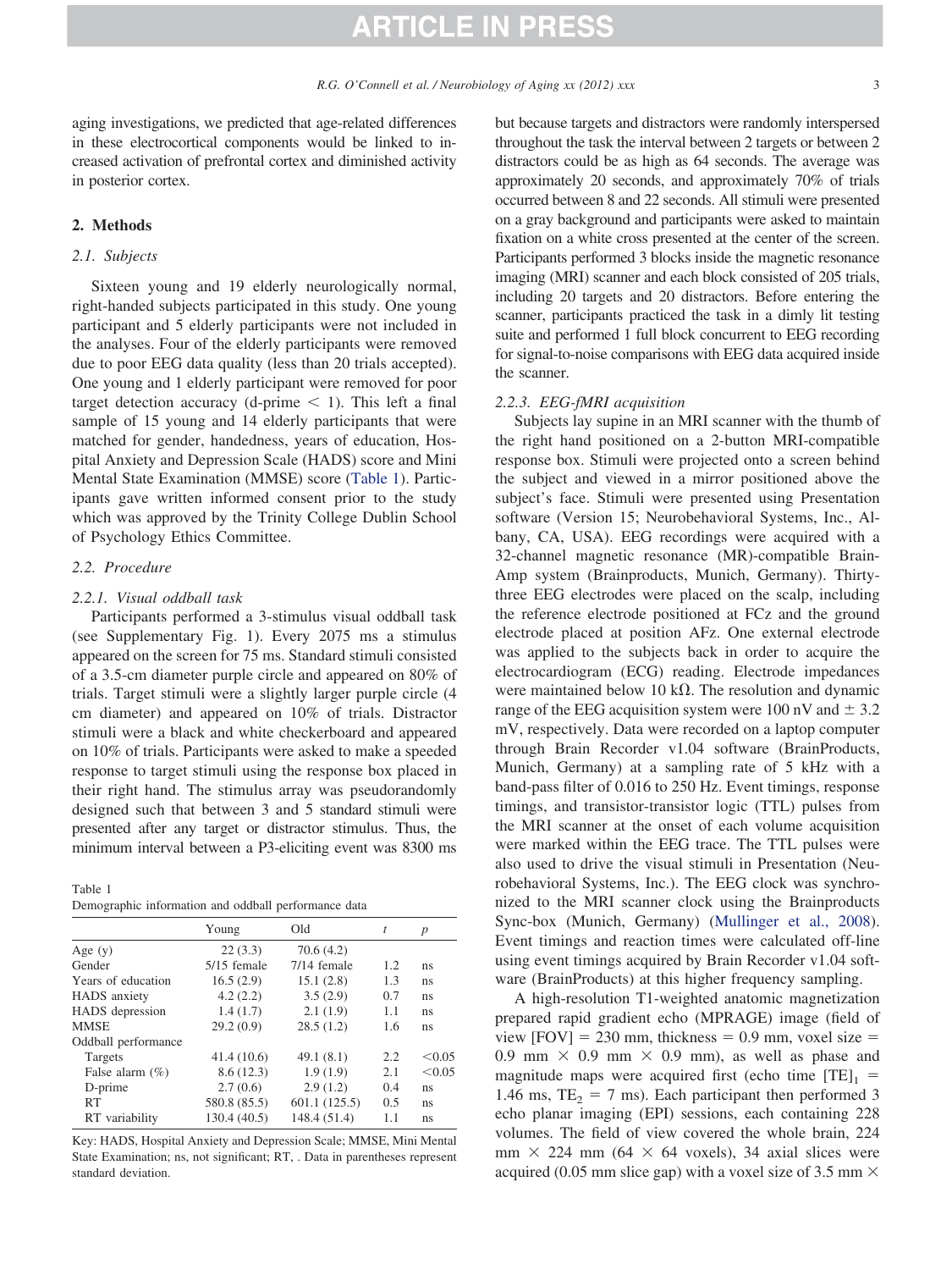3.5 mm  $\times$  4 mm; time resolution (TR) = 2 seconds, TE = 32, flip angle  $= 78^\circ$ . This was a sparse-sampling sequence with the slices compressed to the first 1700 ms of the TR, leaving 300 ms uncontaminated by the MR gradient artifact (Debener et al., 2005). Each EPI session lasted 8 minutes. All MRI data were collected on a Philips 3T Achieva MRI Scanner (Trinity College, Dublin, Philips, DA Best, Netherlands).

#### *2.2.4. EEG preprocessing and analysis*

EEG data were preprocessed using Analyser software, version 2.01 (BrainProducts). Before preprocessing, the first TTL pulse of each EPI session was removed as it occurred at a different point in the gradient artifact template. After this, gradient correction was applied using the average artifact subtraction (AAS) method (Allen et al., 2000), and a moving average of 25 windows. EEG data were then downsampled to 512 Hz and filtered between 0.53 and 30 Hz using Infinite Impulse Response filters with an additional 50 Hz notch filter. R-peaks were then detected in the electrocardiogram channel and removed using the average artifact subtraction method (Allen et al., 1998), and a moving average of 11 artifacts. For both the gradient and balistocardiogram (BCG) correction, multiple average window lengths were tested and the chosen values (25 windows for gradient correction, and 11 windows for BCG correction) were found to effect the maximal power decreases at contaminated frequencies. Independent components analysis (ICA) was then conducted on the whole data set to remove remaining artifacts including blinks, eye movements, electromyogram (EMG), and residual BCG artifacts based on visual inspection of component topographies and time courses (Debener et al., 2007, 2008). Standard trials (excluding false alarms), targets trials (excluding misses), and distractor trials (excluding false alarms) were epoched  $(-1000 \text{ ms to } 1000 \text{ ms})$  separately and baseline corrected for the interval  $-200$  to 0 ms. Single epochs that exceeded predetermined artifact thresholds (100 mV difference,  $\pm$  80  $\mu$ V value, and 100- $\mu$ V gradient,  $5 \times SD$  difference) were rejected and all data were rereferenced using an average reference.

For the conventional ERP analysis P3b amplitude was measured as the peak positive voltage in the window 300– 600 ms following target onset in the averaged target waveforms of each individual from separate frontal (F3, Fz, F4), central (C3, Cz, C4), and parietal (P3, Pz, P4) electrode clusters. P3a amplitude was measured as the peak positive voltage in the window 300–600 ms following distractor onset using the same channels. In order to further explore between-group differences in ERP scalp distribution across the entire P3a/P3b time course we also performed statistical cluster analysis on the averaged target and distractor waveforms. This technique consists of calculating pointwise, independent samples (old vs. young), 2-tailed *t* tests separately for the P3a and P3b time windows (300–600 ms) for all midline scalp sites (FP1, FP2, F3, Fz, F4, FC1, FCz,

FC2, C3, Cz, C4, CP1, CP2, P3, Pz, P4, O1, Oz, O2) and displayed the *p* values as a 2-dimensional statistical colorscaled map (see Dockree et al., 2005; Wylie et al., 2003 for other examples of this approach). Only *p* values of less than 0.05 are displayed in the statistical cluster plot.

To facilitate the EEG/fMRI analysis a wavelet denoising procedure was implemented to obtain reliable single-trial measures of P3 amplitude at electrodes Fz and Pz. The EP\_den\_v2 plug-in for MATLAB, version 2009a (Mathworks, Natick, MA, USA) (Quian Quiroga and Garcia, 2003) uses wavelet decomposition of the average ERP as a denoising template and applies the wavelet coefficients which are correlated with the ERP components of interest back to each single-trial. Wavelet denoising in this way has optimal resolution in both the frequency and time domains and allows the effective removal of extraneous noise from the single-trial waveforms.

Finally we also analyzed early visual components elicited by target and distractor trials using the average of electrodes O1 and O2. Both distractors and targets elicited a P1 which was measured as the peak positive voltage between 80 and 120 ms. Distractors elicited 2 additional components, the N1 and P2. N1 was measured as the maximum negative voltage between 150 and 180 ms and the P2 was measured as the peak positive voltage between 200 and 250 ms.

#### *2.2.5. fMRI preprocessing and analysis*

Scans were preprocessed using SPM8 [\(www.fil.ion.ucl.](http://www.fil.ion.ucl.ac.uk/spm) [ac.uk/spm\)](http://www.fil.ion.ucl.ac.uk/spm). Before preprocessing EPI data quality tests were conducted using the criterion defined in Iannetti et al. (2005). These include assessing the mean and standard deviation of the signal time course, image signal to noise, standard deviation of the single voxel signal time course, and visual inspection for ghost artifact and signal dropout. All EPI data collected passed these tests. Images were then realigned and unwarped using field maps to correct for motion artifacts, susceptibility artifacts and motion-by-susceptibility interactions (Andersson et al., 2001; Hutton et al., 2002). Images were subsequently normalized to the International Consortium for Brain Mapping (ICBM) EPI template using the unified segmentation approach (Ashburner and Friston, 2005). Lastly, a Gaussian kernel of 8 mm was applied to spatially smooth the image in order to conform to the Gaussian assumptions of a General-Linear Mode (GLM) as implemented in SPM8 [\(www.fil.ion.u](http://www.fil.ion.ucl.ac.uk/spm)[cl.ac.uk/spm\)](http://www.fil.ion.ucl.ac.uk/spm) (Friston et al., 1995a, 1995b).

Four event types were modeled at the first level (Standard, Target, Distractor, and Error). A GLM was constructed from regressors formed by the convolution of event delta functions with the Fourier basis set (Balsters and Ramnani, 2008). Target trials to which participants failed to respond, or Standard or Distractor stimuli with false alarms, were modeled separately as a fourth event type and were differentiated from events of experimental interest. Thus, activity time-locked to incorrect trials was excluded from the regressors of interest. The residual effects of head mo-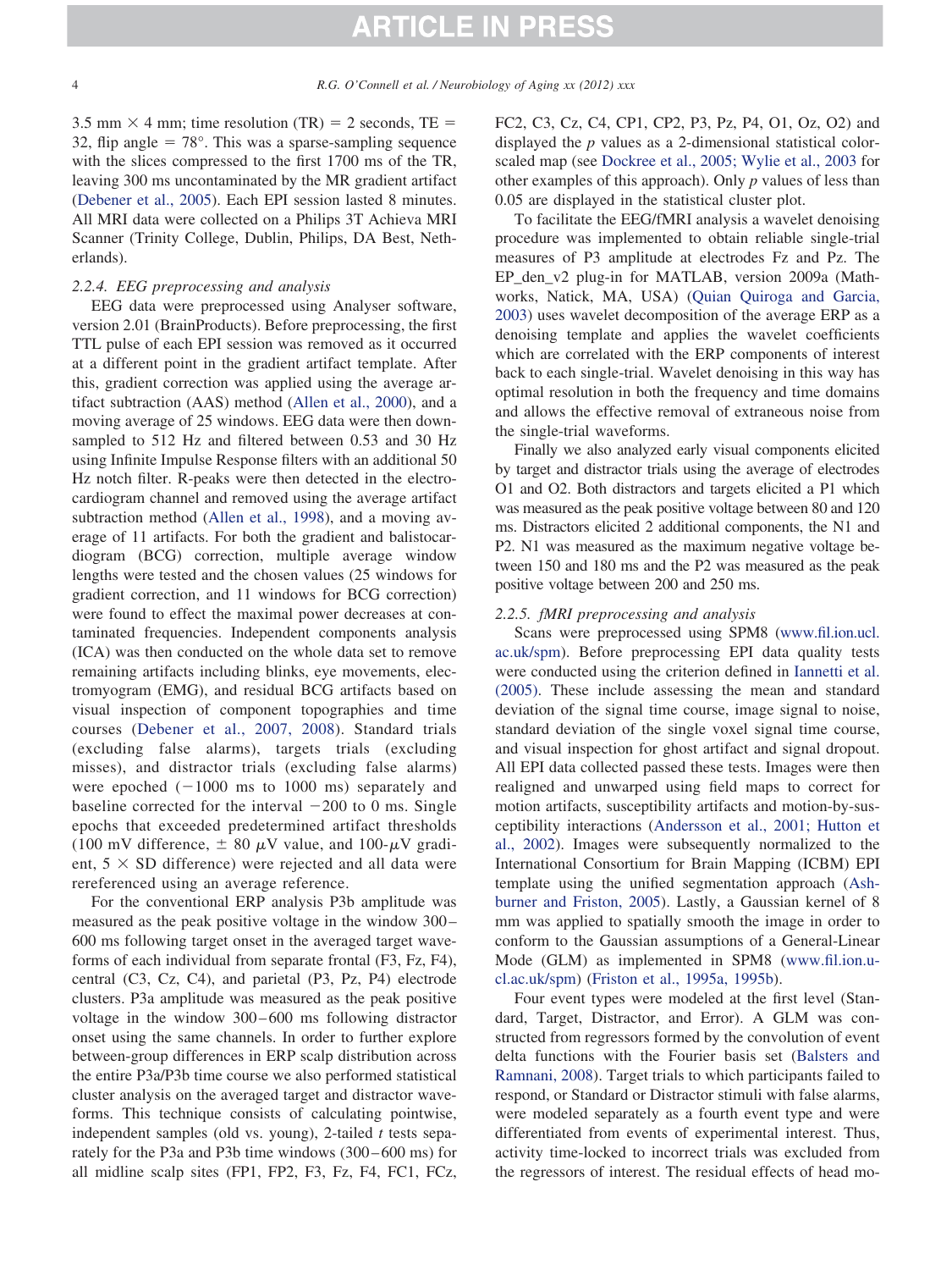tion were modeled in the GLM by including the 6 head motion parameters acquired from the realignment stage of the preprocessing as covariates of no interest. Prior to the study, a set of planned experimental timings were carefully checked so that they resulted in an estimable GLM in which the statistical independence of the event types was preserved. A random effects analysis (2-way analysis of variance [ANOVA]: Group [Young, Elderly] by Basis Function [2 Sine, 2 Cosine, 1 Envelope]) was run to determine significant differences in voxels at a group level.

#### *2.2.6. EEG-fMRI data fusion*

Similar to previous studies, single trial ERP information was used to guide the fMRI analyses (Debener et al., 2005; Eichele et al., 2005; Warbrick et al., 2009). In order to further improve signal-to-noise ratios each wavelet-denoised single trial ERP was smoothed using the mean of the 2 adjacent trials and single trial P3a/P3b amplitudes were defined as the maximum absolute value between 300 and 600 ms. As a consequence of the smoothing step, the results reported below highlight relatively sustained or tonic variance in the fMRI and broad-band ERP measures. Given the additional frontal recruitment with aging, and the strong parietal focus of both the P3a and P3b ERP components (Fig. 1), values were extracted from electrodes Fz and Pz for both target and distractor ERPs.

As specified above (fMRI preprocessing and analysis) GLMs were constructed with 4 conditions of interest (Standard, Target, Distractor, and Error) and each of these conditions was modeled using 5 Fourier basis functions to account for variability in the hemodynamic response function between subjects (Aguirre et al., 1998; Handwerker et al., 2004) and between groups (D'Esposito et al., 2003; Kannurpatti et al., 2010). These regressors highlight the generic obligatory response to target and distractor stimuli of constant amplitude associated with "exogenous" features of the task such as primary visual processing and the motor response (see Eichele et al., 2005). For both Target and Distractor trials, additional regressors were included in the GLM encoding the single trial ERP amplitude recorded at a specific electrode (each Fourier basis function was parametrically modulated adding an extra 5 regressors per condition to the GLM). Separate GLMs were run for Fz and Pz single-trial amplitudes as these were found to be significantly correlated in Young participants. This also reduced the chance of false negatives due to inadequate degrees of freedom. Parametric modulators were decorrelated from the constant amplitude regressors (Schmidt-Gram orthogonalization), ensuring that any amplitude-modulated activation present was specific to the electrophysiological measure and not to some general feature in the evoked response to targets or distractors. A random effects analysis (2-way ANOVA: Group [Young, Elderly] by Basis Function [2 Sine, 2 Cosine, 1 Envelope]) was run to determine significant differences in voxels at a group level. ERP-fMRI results were



Fig. 1. (A) Signal-to-noise scalp topographies for the P3a collected inside and outside the MRI scanner. (B) Signal-to-noise scalp topographies for the P3b collected inside and outside the MRI scanner.

thresholded at a lower level to fMRI only results consistent with the literature  $(p < 0.001$  uncorrected, extent threshold 10 voxels [e.g., Ben-Simon et al., 2008; Debettencourt et al., 2011; Eichele et al., 2005; Karch et al., 2010; Novitskiy et al., 2011]).

#### **3. Results**

#### *3.1. Behavior*

A full breakdown of the oddball performance scores is provided in Table 1. While elderly participants were significantly better at detecting target stimuli compared with young participants,  $t(1,27) = 2.2$ ,  $p < 0.05$ , they also made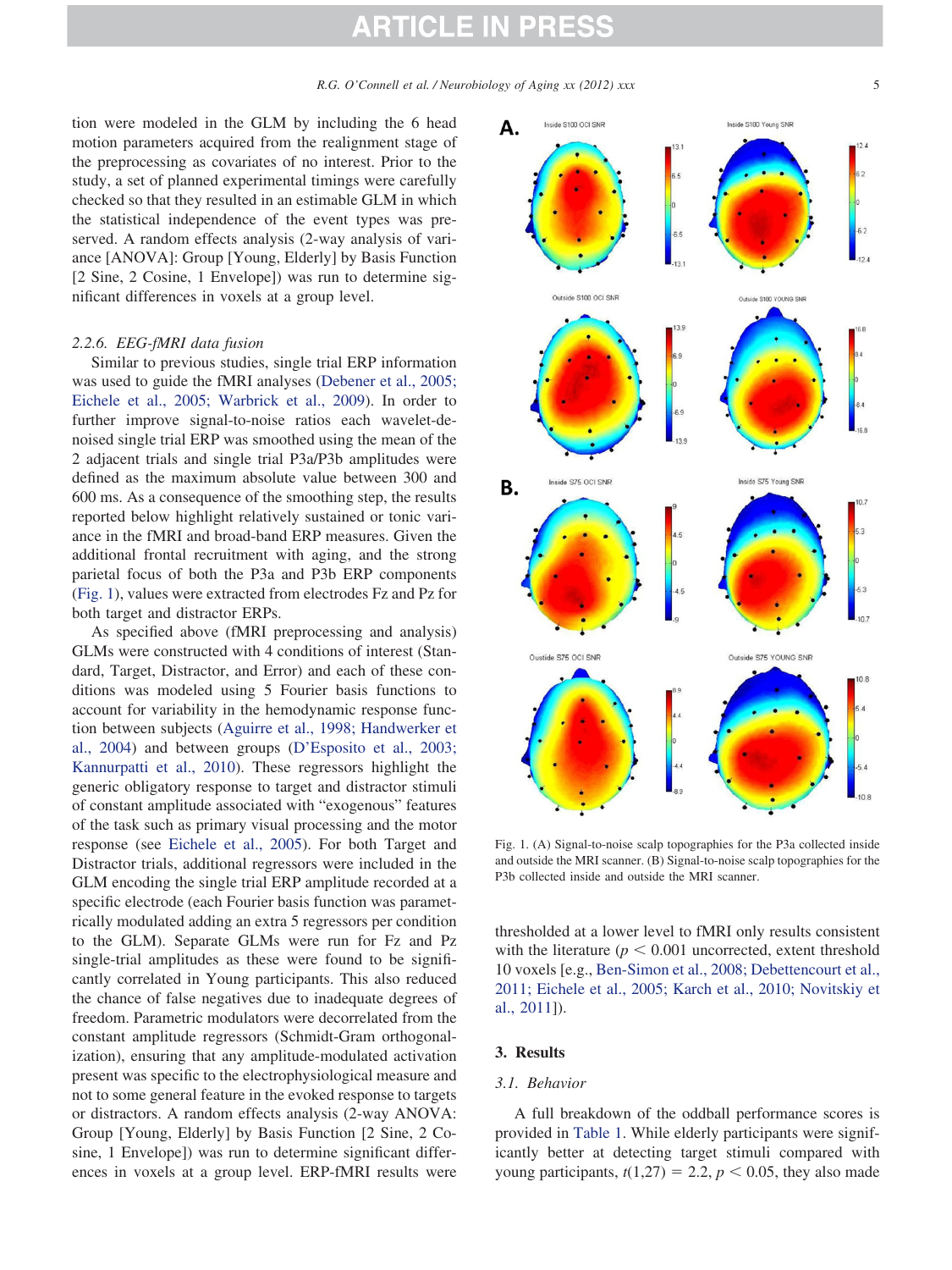6 *R.G. O'Connell et al. / Neurobiology of Aging xx (2012) xxx*





Fig. 2. Grand-average event-related potentials (left panels), scalp topographies (center panels) and statistical cluster plots (right panels) for P3a (top) and P3b (bottom). The young group had significantly larger P3a and P3b amplitudes relative to the old group. The scalp topographies and cluster plots highlight the significant age-related frontal shift that was observed for both components. For the difference topography and cluster plot, blue denotes old  $>$  young and red denotes young  $>$  old.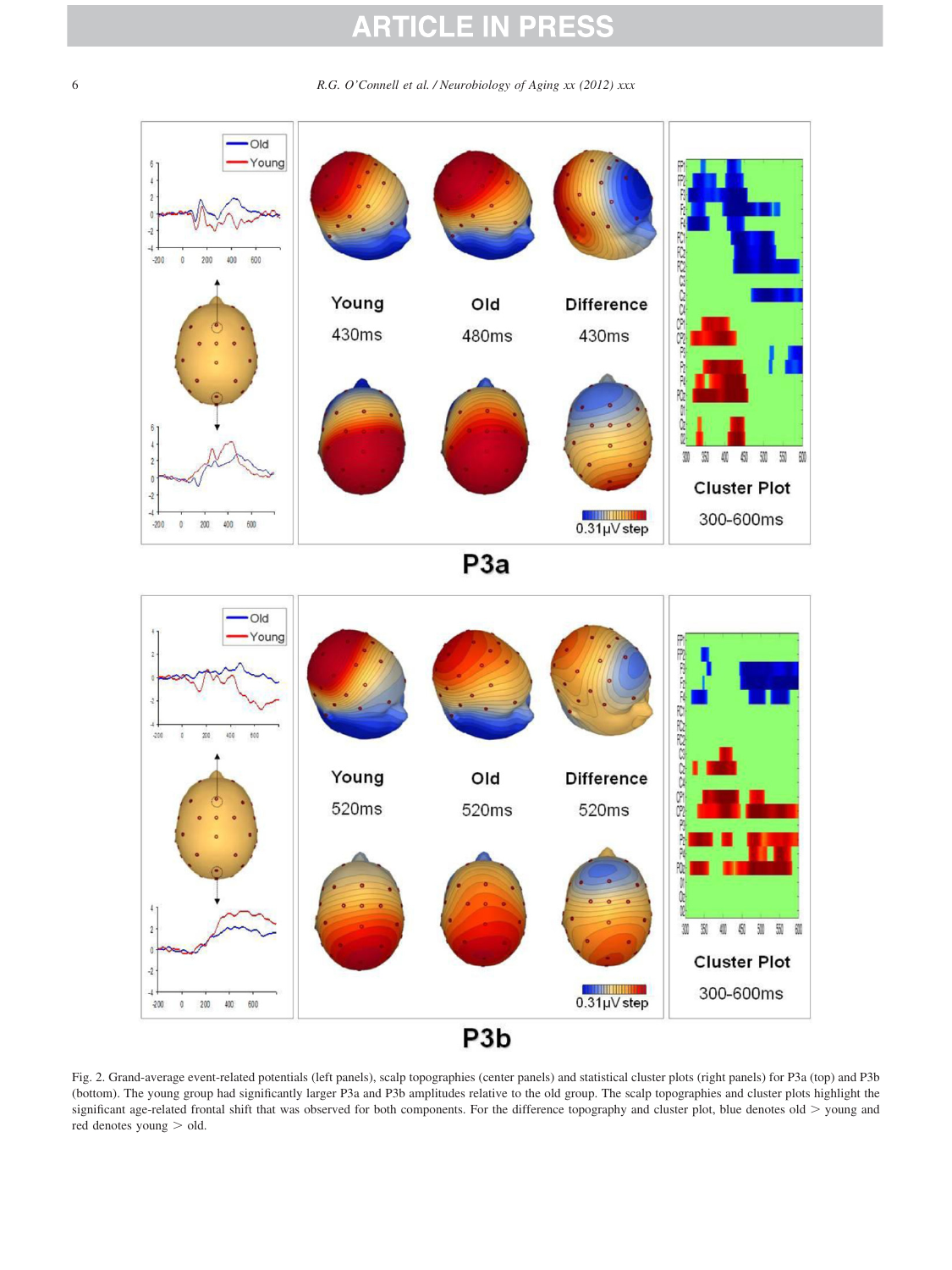significantly more false alarms on standard trials,  $t(1,27)$  = 2.1,  $p < 0.05$ . Consequently, there were no significant differences in d-prime scores ( $p = 0.7$ ) nor were there any significant differences in reaction time  $(p = 0.6)$ , reaction time variability ( $p = 0.3$ ), or false alarms to distractors ( $p = 0.4$ ).

#### *3.2. ERPs*

Fig. 2 shows the grand average ERP waveforms, scalp topographies and statistical cluster maps for both the distractor (P3a) and target (P3b) trials and mean peak and peak latency values are provided in Table 2. As a quality control step we measured signal-to-noise ratios (peak poststimulus amplitude divided by root mean square of the baseline interval) for ERP data collected inside versus outside the scanner and found that there were no significant effects of location for targets or distractors (target:  $p = 0.5$ ; distractor  $p = 0.8$ ) and there were no group by scanner interactions (target:  $p = 0.4$ ; distractor  $p = 0.3$ ; see Fig. 1 and Supplementary data).

Age effects on the peak amplitudes and peak latencies of the P3a and P3b were first statistically analyzed using a 2-way ANOVA with factors of Group (Young vs. Elderly) and Region (Frontal, Central, and Parietal). For the P3a, there was a significant main effect of Region,  $F(2,54)$  = 14.1,  $p < 0.001$ , driven by significantly smaller amplitudes over Frontal compared with Central  $(p < 0.001)$  and Parietal  $(p < 0.01)$  scalp regions, and a significant Group by Region interaction,  $F(2,54) = 6.54$ ,  $p < 0.01$ , arising from significantly larger amplitudes for young participants over Parietal scalp ( $p < 0.05$ ). There was also a significant main effect of Group on P3a peak latency,  $F(1,27) = 7.84$ ,  $p <$ 0.01, with elderly participants showing significantly later peak latencies.

For the P3b there was a significant main effect of Group,  $F(1,27) = 5.51, p < 0.05$ , with larger amplitudes overall in the young group and a significant main effect of Region,  $F(2,54) = 18.54$ ,  $p < 0.001$ , driven by the significantly smaller amplitudes in Frontal compared with Central  $(p <$ 0.001) and Parietal  $(p < 0.001)$  regions. There was also a significant Group by Region interaction,  $F(2,54) = 5.74$ ,  $p < 0.01$ , with significantly larger amplitudes in the young group over Central ( $p < 0.05$ ), and Parietal ( $p < 0.01$ ) scalp compared with the old group. There were no significant differences in P3b peak latency.

The statistical cluster plots confirmed the group differences in parietal P3a and P3b amplitudes but also clearly indicated that, although the frontal contrasts did not reach significance in the main ANOVA using the peak positive voltage measure, the elderly group did have consistently larger positive values over frontal scalp channels when taking in the entire P300 time course (300–600 ms) (see Fig. 1). Inspection of the grand-average ERP waveforms indicates that the frontal P3a differences were driven by a greater positive deflection in the old versus young group but the P3b differences arose from a substantial negative deflection in the young group that was not apparent in the old group.

Finally, the amplitudes of the earlier visual components, P1, N1, and P2 were also compared between groups on target and distractor trials (Fig. 3). The young group had significant larger P1 ( $p < 0.01$ ) and P2 ( $p < 0.01$ ) amplitudes compared with the old group but there were no significant differences in the amplitude of the N1.

#### *3.3. fMRI-only analysis*

fMRI data were analyzed using a 2-way ANOVA with factors of Group and Basis function. A statistical conjunction was run to find regions commonly active in both young and elderly participants. During target processing a common network of visual and motor regions were active including the supplementary motor area (SMA), left primary motor cortex, left insula, right inferior parietal cortex, and extrastriate cortex. During distractor processing only visual regions were commonly active (Table 3).

Significant between-group differences were also assessed in the fMRI data. A significant reduction in visual activity in Elderly participants for both distractor and target processing was observed. This was accompanied by significantly more activity within the left middle frontal gyrus (Brodmann area [BA] 44) and the right insula cortex for the processing of distractors and targets respectively. These same regions were highlighted in the analysis of the first regressors included in the EEG-fMRI model (i.e., generic obligatory response to targets and distractors, see Tables 4–6) suggesting that these activation differences related to exogenous, stimulus-evoked processes that did not relate to P3a/P3b.

#### *3.4. EEG-fMRI*

Given the anterior-posterior differences between groups highlighted in Fig. 2, single trial amplitudes were taken from electrodes Fz and Pz and used as separate parametric modulators. Having 2 ERP modulators allowed us to exclude global

Table 2

|  |  |  |  | Mean peak and peak latency data for P3a and P3b components |  |  |  |  |  |  |  |  |
|--|--|--|--|------------------------------------------------------------|--|--|--|--|--|--|--|--|
|--|--|--|--|------------------------------------------------------------|--|--|--|--|--|--|--|--|

|                  | Site     | Young      | Old        | $\bar{t}$ | $\boldsymbol{p}$ |
|------------------|----------|------------|------------|-----------|------------------|
|                  |          | $(n = 15)$ | $(n = 14)$ |           |                  |
| P <sub>3</sub> a |          |            |            |           |                  |
| Peak             | Frontal  | 1.59       | 2.54       | 1.49      | ns               |
|                  | Central  | 3.91       | 3.13       | 1.28      | ns               |
|                  | Parietal | 4.51       | 3.03       | 2.47      | < 0.05           |
| Latency          | Frontal  | 405.02     | 432.33     | 1.17      | ns               |
|                  | Central  | 411.56     | 478.14     | 3.39      | < 0.005          |
|                  | Parietal | 405.38     | 466.90     | 2.83      | < 0.01           |
| P <sub>3</sub> b |          |            |            |           |                  |
| Peak             | Frontal  | 1.14       | 1.70       | 1.05      | ns               |
|                  | Central  | 3.50       | 2.18       | 2.73      | < 0.05           |
|                  | Parietal | 4.22       | 2.68       | 3.00      | < 0.01           |
| Latency          | Frontal  | 482.36     | 459.67     | 0.73      | ns               |
|                  | Central  | 468.40     | 477.86     | 0.42      | ns               |
|                  | Parietal | 476.93     | 468.95     | 0.33      | ns               |
|                  |          |            |            |           |                  |

Key: ns, not significant.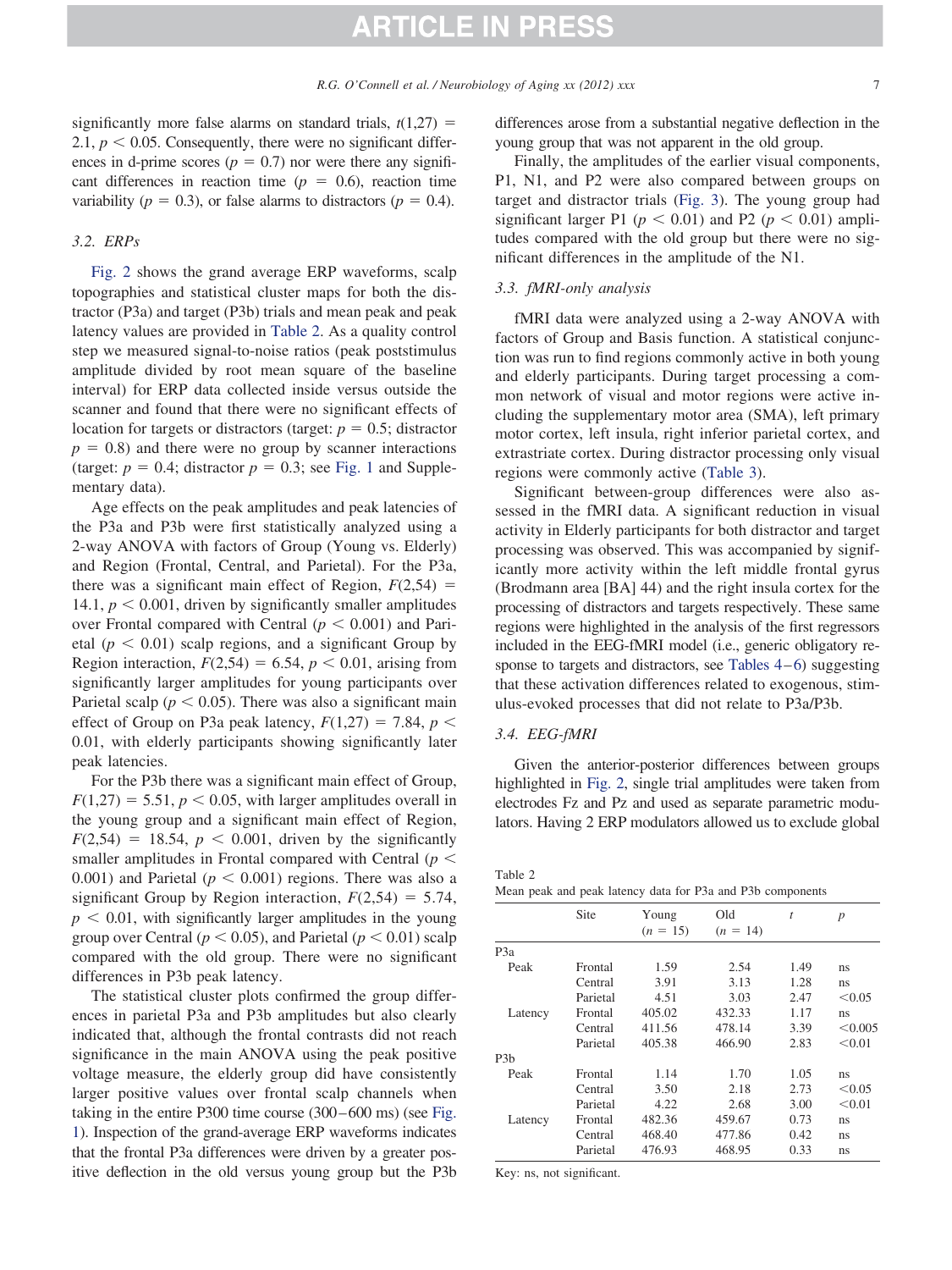8 *R.G. O'Connell et al. / Neurobiology of Aging xx (2012) xxx*



Fig. 3. Grand-average event-related potentials from bilateral occipital electrodes (O1/O2) highlighting early visual responses to distractors and targets. The elderly group had significantly smaller P1 and P2 amplitudes on distractor trials and significantly smaller P1 amplitudes on target trials.

EEG differences and focus on the fMRI correlates of specific regional ERP differences. Regional activations showing significant between-group effects are highlighted in Fig. 4 and are summarized in Tables 5 (P3a) and 6 (P3b).

#### *3.4.1. P3b - electrode Fz*

The elderly group showed increased correlation within the right middle frontal gyrus (BA 9), left putamen, and right hippocampus. Young participants showed increased correlations in the right orbitofrontal gyrus (BA 47).

#### *3.4.2. P3b - electrode Pz*

The elderly group showed increased correlation in the left superior temporal gyrus and prefrontal-projecting territories of the left cerebellar hemisphere (crus II). The young showed greater correlation in the left temporal pole and decreased correlation in the right hippocampus (FD).

#### Table 3

fMRI-only conjunction results for distractor and target trials

### *3.4.3. P3a - electrode Fz*

The elderly group showed greater correlations in the left inferior frontal gyrus (Pars Triangularis; BA 44), right middle cingulate cortex (BA 23), and right hippocampus. There were also relatively increased correlations in right intraparietal sulcus (hIP1) in the young group.

#### *3.4.4. P3a - electrode Pz*

The elderly group showed increased correlation within right putamen, and cerebellar vermis (I–IV) while the young group showed increased correlation within left insula.

#### **4. Discussion**

The goal of this study was to elucidate the intracranial origins of the commonly reported age-related P300 effects through spatiotemporal integration of simultaneously ac-

|                            | Brain area                     | Cluster | F    | Coordinates |       |      | Cytoarchitectonic BA (probability if               |
|----------------------------|--------------------------------|---------|------|-------------|-------|------|----------------------------------------------------|
|                            |                                | size    |      | X           |       | Z    | available)                                         |
| Distractor fMRI only       |                                |         |      |             |       |      |                                                    |
| $p < 0.05$ , FWE-corrected | Lingual Gryus                  | 2419    | 20.5 | $-8$        | $-72$ | $-6$ | hOC4v $(50\%)$ , hOC3v $(40\%)$ , area 17 $(20\%)$ |
|                            | Target fMRI only               |         |      |             |       |      |                                                    |
| $p < 0.05$ , FWE-corrected | Left insula                    | 30      | 9.4  | $-30$       | 16    | 2    | Area 48                                            |
|                            | Left SMA                       | 17      | 9.1  | $-4$        | $-2$  | 52   | Area $6(80\%)$                                     |
|                            | Left insula                    | 35      | 10.4 | $-42$       | $-4$  | 4    | Area 48                                            |
|                            | Left postcentral gyrus         | 630     | 14.6 | $-48$       | $-24$ | 46   | Area 2 (80%), area 1 (30%)                         |
|                            | Right inferior parietal lobule | 68      | 9.2  | 46          | $-44$ | 48   | IPC (PFm) $(60\%)$ , hIP3 $(20\%)$ , hIP2 $(20\%)$ |
|                            | Right angular gyrus            | 30      | 9.7  | 34          | $-52$ | 38   | hIP3(30%)                                          |
|                            | Lingual gryus                  | 655     | 11.4 | 10          | $-74$ | $-6$ | Area 18 (40%), hOC3v (30%)                         |
|                            | Right superior occipital gyrus | 25      | 8.8  | 22          | $-82$ | 16   | Area 19                                            |

Cluster size refers to number of voxels activated. Negative x coordinates refer to left hemisphere activations.

Key: BA, Brodmann area; fMRI, functional magnetic resonance imaging; FWE, family-wise error; hIP, human intraparietal area; SMA, supplementary motor area.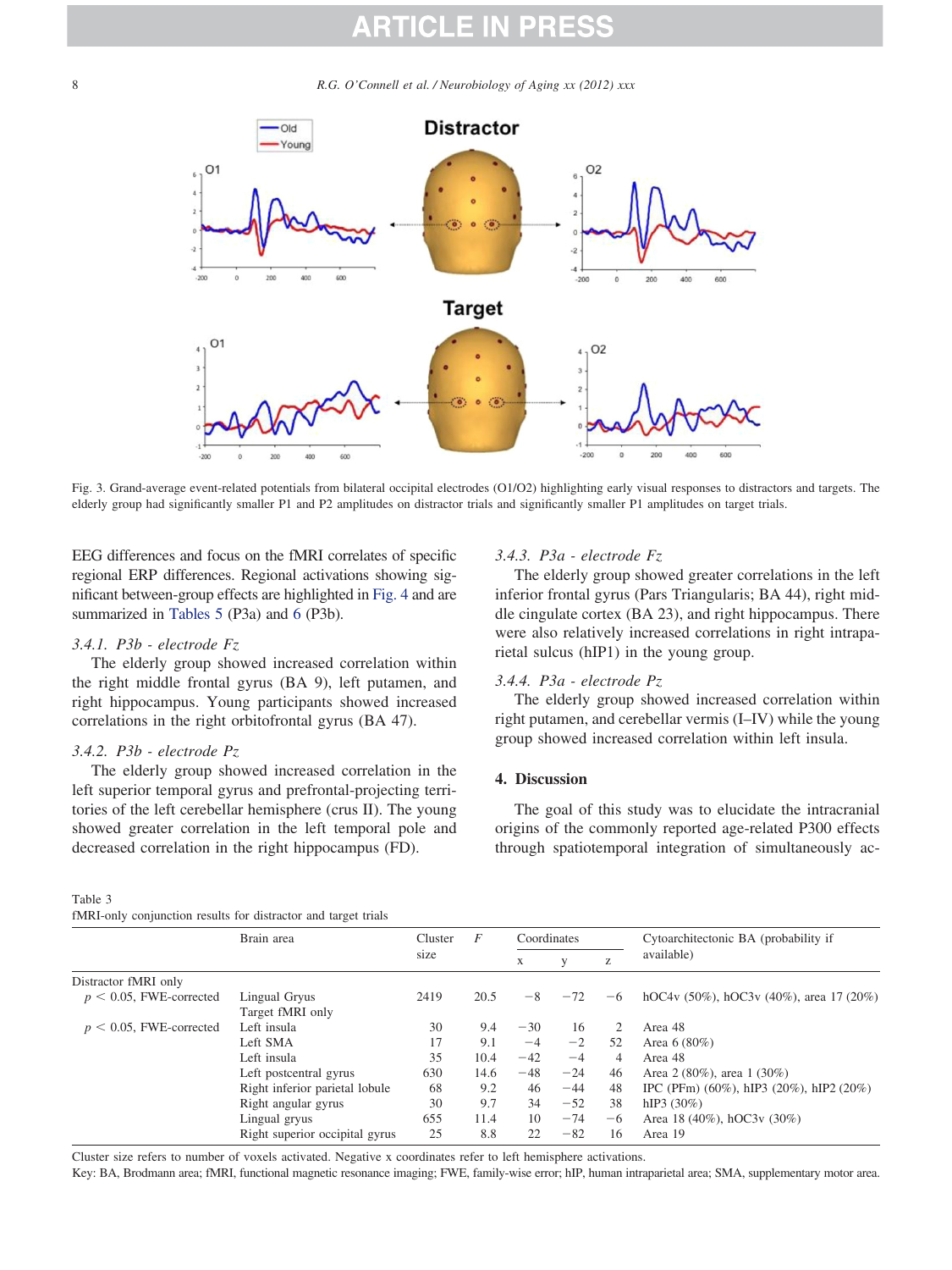| Table 4 |                                                                      |  |  |  |
|---------|----------------------------------------------------------------------|--|--|--|
|         | fMRI-only between-group differences for distractor and target trials |  |  |  |

|                            | Brain area                | Cluster | F     | Coordinates |       |    | Cytoarchitectonic BA         | Group difference |  |
|----------------------------|---------------------------|---------|-------|-------------|-------|----|------------------------------|------------------|--|
|                            |                           | size    |       |             |       |    | (probability if available)   |                  |  |
| Distractor fMRI only       |                           |         |       |             |       |    |                              |                  |  |
| $p < 0.05$ , FWE corrected | Calcarine gyrus           | 624     | 11.09 | 16          | $-60$ | 6  | Area 17 (80%)                | Young decrease   |  |
|                            | Left middle frontal gyrus | 224     | 8.08  | $-28$       | 10    | 34 | Area 44                      | Elderly increase |  |
| Target fMRI only           |                           |         |       |             |       |    |                              |                  |  |
| $p < 0.05$ , FWE corrected | Lingual gyrus             | 816     | 8.4   | 12          | $-56$ | 8  | Area 17 (70%), area 18 (20%) | Young decrease   |  |
|                            | Right insula              | 219     | 8.25  | 40          | $-4$  | 14 | Insula $1d1(80%)$            | Elderly increase |  |

Cluster size refers to number of voxels activated. Negative x coordinates refer to left hemisphere activations. For most active group Young or Elderly refers to the group driving the effect, increase or decrease refers to the direction of the BOLD response.

Key: BA, Brodmann area; fMRI, functional magnetic resonance imaging; FWE, family-wise error; ld1, insula dysgranular.

quired EEG and fMRI data. In line with many previous studies conducted outside the scanner, we found that the older group exhibited diminished P3a and P3b amplitudes over parietal scalp sites and a significant frontal shift in the topography of both components. For the first time however, EEG/fMRI data fusion enabled us to observe the sources of these differences, highlighting increased recruitment of prefrontal and temporal regions and decreased recruitment of inferior parietal cortex in the older group. Our results lend support to the proposal that the P300 age-related frontal shift arises from an increased reliance on prefrontal structures to support target and distractor processing but also highlight a more complex pattern of additional regional activation differences.

The integration of EEG and fMRI data are still in relative infancy and a significant obstacle to progress has been resolving the substantial artifacts that are associated with collecting EEG in the scanner environment. Our analysis of signal-to-noise ratios for data collected inside versus outside

the scanner clearly indicate that the gradient and BCG correction methods used here were successful and resulted in P300s that were comparable in morphology and amplitude. The conventional P3a/P3b analysis of data collected inside the scanner also produced results that are highly consistent with the extant aging literature. Over parietal scalp sites, the older group had significantly smaller peak amplitudes for both the P3a and P3b although latency differences only reached significance for the P3a. The statistical cluster analysis of scalp distribution confirmed that the older group had significantly smaller P3a/P3b amplitudes over parietal electrodes compared with the young group but also highlighted additional differences over frontal electrodes that did not reach significance using the conventional single peak measurement approach. The absence of significant frontal effects in the conventional analysis, despite clear numerical trends (see Table 2), is likely due to the relatively low participant numbers included in this study. The broader scope of the cluster analysis, which analyzes

### Table 5

P3a-informed fMRI results

|                            | Brain area                      | Cluster | F    |       | Coordinates |          | Cytoarchitectonic BA              | Group            |  |
|----------------------------|---------------------------------|---------|------|-------|-------------|----------|-----------------------------------|------------------|--|
|                            |                                 | size    |      | X     | V           | $\rm{Z}$ | (probability if available)        | difference       |  |
| Distractor fMRI only       |                                 |         |      |       |             |          |                                   |                  |  |
| $p < 0.05$ , FWE           | Left middle frontal gyrus       | 215     | 8.3  | $-28$ | 10          | 34       | Area 44                           | Elderly increase |  |
| corrected                  | Right calcarine gyrus           | 675     | 11.4 | 16    | $-60$       | 6        | Area 17 (80%)                     | Young decrease   |  |
| Fz-P3a single trial        |                                 |         |      |       |             |          |                                   |                  |  |
| $p < 0.001$ , uncorrected; | Left inferior frontal gyrus (p. | 14      | 4.8  | $-34$ | 32          | 16       | Area 44 $(10\%)$                  | Elderly increase |  |
| extent 10 voxels           | Triangularis)                   |         |      |       |             |          |                                   |                  |  |
|                            | Left inferior frontal gyrus (p. | 29      | 5.2  | $-36$ | 18          | 24       | Area 44 $(30\%)$                  | Elderly increase |  |
|                            | Triangularis)                   |         |      |       |             |          |                                   |                  |  |
|                            | Right middle cingulate cortex   | 16      | 5.9  | 14    | $-12$       | 44       | Area 23                           | Elderly increase |  |
|                            | Right hippocampus               | 10      | 4.9  | 26    | $-32$       | $-10$    | Hipp (SUB) $(70\%)$ , Hipp $(CA)$ | Elderly increase |  |
|                            |                                 |         |      |       |             |          | $(70\%)$                          |                  |  |
|                            | Right intraparietal sulcus      | 10      | 4.9  | 34    | $-46$       | 28       | hIP1(50%)                         | Young increase   |  |
| Pz-P3a single trial        |                                 |         |      |       |             |          |                                   |                  |  |
| $p < 0.001$ , uncorrected; | Left insula                     | 14      | 5.6  | $-42$ | $-12$       | $-10$    | Insula (IG2) (30%), Op3 (20%)     | Young increase   |  |
| extent 10 voxels           | Cerebellar vermis               | 11      | 5.6  | 2     | $-48$       | $-24$    | Lobule I-IV (hem) $(47%)$         | Elderly increase |  |
|                            | Right putamen                   | 67      | 7.7  | 34    | 8           | $-4$     | <b>NA</b>                         | Elderly decrease |  |

Cluster size refers to number of voxels activated. Negative x coordinates refer to left hemisphere activations. For most active group Young or Elderly refers to the group driving the effect, increase or decrease refers to the direction of the BOLD response.

Key: BA, Brodmann area; CA, cornu ammonis; fMRI, functional magnetic resonance imaging; FWE, family-wise error; hem, ; hIP1, human intraparietal area; Hipp, hippocampus; IG, insular granular; NA, not applicable; Op, operculum; SUB, subiculum.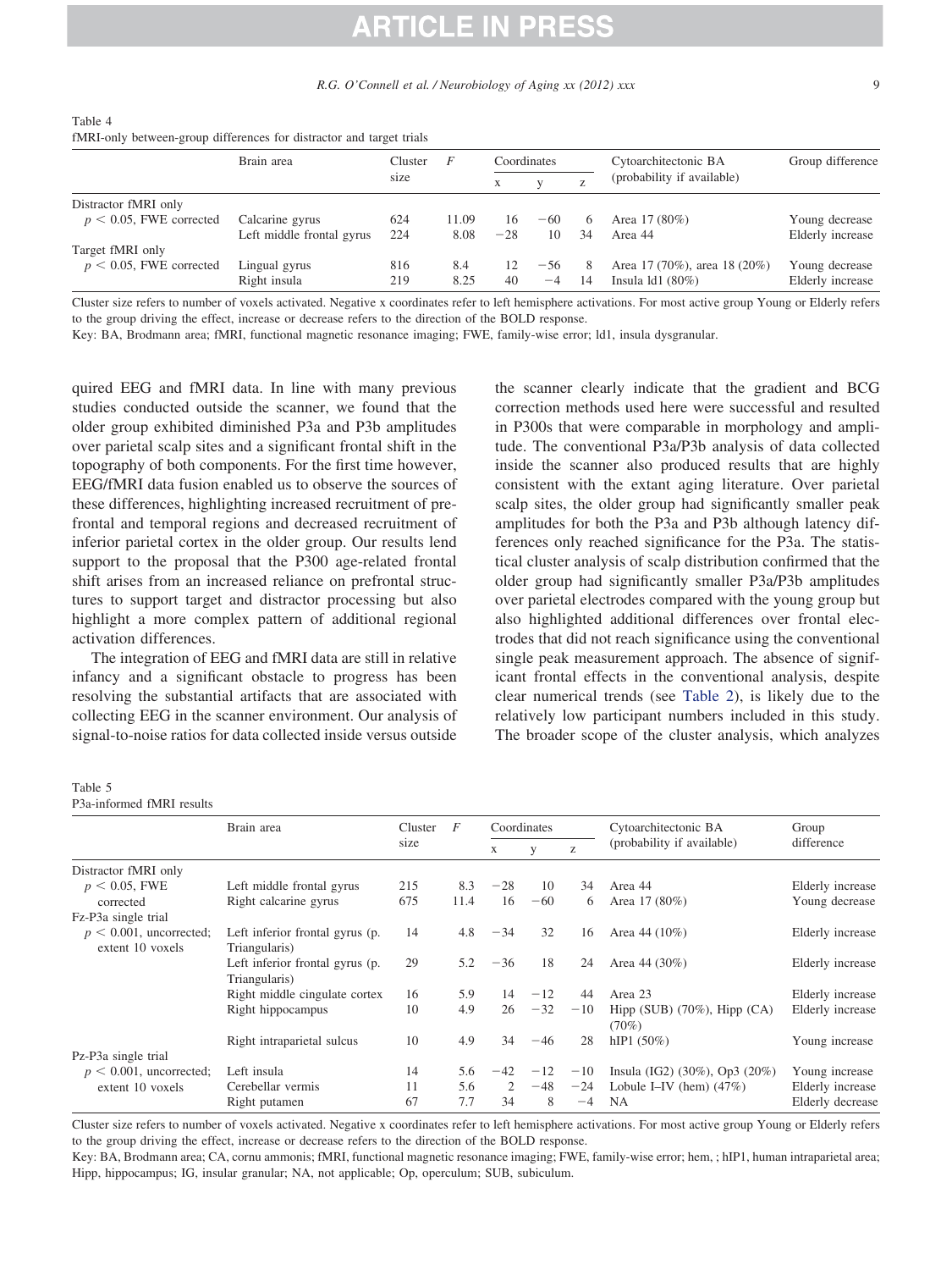| Table 6                   |  |
|---------------------------|--|
| P3b-informed fMRI results |  |

|                            | Brain area                   | Cluster | F             | Coordinates |                |       | Cytoarchitectonic BA         | Group            |
|----------------------------|------------------------------|---------|---------------|-------------|----------------|-------|------------------------------|------------------|
|                            |                              | size    |               | X           |                | Z     | (probability if available)   | difference       |
| Target fMRI only           |                              |         |               |             |                |       |                              |                  |
| $p < 0.05$ , FWE           | Right insula lobe            | 214     | 8.3           | 40          | $-4$           | $-14$ | Insula $dl1)$ (40%)          | Elderly increase |
| corrected                  | Right lingual gyrus          | 928     | 8.4           | 12          | $-56$          | 8     | Area 17 (70%), area 18 (20%) | Young decrease   |
| Fz-P3b single trial        |                              |         |               |             |                |       |                              |                  |
| $p < 0.001$ , uncorrected, | Right middle orbital gyrus   | 27      | 5.6           | 32          | 46             | $-2$  | Area 47                      | Young increase   |
| extent 10 yoxels           | Right middle frontal gyrus   | 18      | 5.9           | 32          | 10             | 46    | Area 9                       | Elderly increase |
|                            | Left putamen                 | 22      | 5.5           | $-20$       | 14             | 4     | <b>NA</b>                    | Elderly increase |
|                            | Right hippocampus            | 26      | 5.7           | 28          | $-18$          | -6    | Hipp (CA)                    | Elderly increase |
| Pz-P3b single trial        |                              |         |               |             |                |       |                              |                  |
| $p < 0.001$ , uncorrected, | Left temporal pole           | 27      | 5.6           | $-30$       | $\overline{4}$ | $-26$ | Amyg $(LB)$ $(1.3\%)$        | Young decrease   |
| extent 10 voxels           | Left superior temporal gyrus | 22      | $\mathcal{F}$ | $-42$       | $-4$           | $-8$  | Area 48                      | Elderly increase |
|                            | Right hippocampus            | 11      | 5.2           | 26          | $-28$          | -6    | Hipp $(FD)$ $(40\%)$ , Hipp  | Young decrease   |
|                            |                              |         |               |             |                |       | $(SUB) (20\%)$               |                  |
|                            | Left cerebellum              | 26      | 5.1           | $-16$       | $-66$          | $-36$ | Crus II                      | Elderly increase |

Cluster size refers to number of voxels activated. Negative x coordinates refer to left hemisphere activations. For most active group Young or Elderly refers to the group driving the effect, increase or decrease refers to the direction of the BOLD response.

Key: Amyg, amygdala; BA, Brodmann area; BOLD, blood oxygen level-dependent; CA, cornu ammonis; FD, fascia dentate; fMRI, functional magnetic resonance imaging; FWE, family-wise error; Hipp, hippocampus; ld1, insula dysgranular; LB, latero-basal; NA, not applicable; SUB, subiculum.

every electrode and each time point within the P300 latency range made it possible to demonstrate both frontal and posterior age effects. These differences were observed despite the fact that the 2 groups did not differ in their reaction time or target detection accuracy (d-prime). In fact, the older group made significantly more correct responses to target stimuli but this was offset by a greater tendency to make false alarms on standard trials (see Richardson et al., 2011 for similar results). The absence of substantial performance differences suggests that the older group were rela-



Fig. 4. P3a and P3b informed fMRI regional activation group differences. Pink denotes P3a-related differences and green denotes P3b-related differences. The top panel highlights differences on the lateral convexity of the cerebral cortex and the bottom panels show sagittal slices highlighting group differences within the hippocampus.

tively high functioning but this did not obscure the characteristic age-related electrocortical differences.

For the purposes of comparison we also conducted a conventional fMRI analysis that distinguished between target and distractor detection and isolated regional activations that were either common or specific to the 2 participant groups. The results are broadly consistent with previous neuroimaging investigations of the oddball task, highlighting a well-established target detection network that comprises occipital, inferior parietal/temporoparietal, and insular cortices (Linden, 2005) although no significant frontal activation was observed when collapsing across groups. It is noteworthy that target processing recruited a substantially more widespread network of regions in comparison with distractors for which only visual regions were significantly activated (see Bledowski et al., 2004; Kiehl et al., 2001 for similar examples). This difference likely reflects the passive nature of distractor processing while target detection depends on active attentional engagement and response execution. The conventional fMRI analysis also revealed additional regional activations that were group-specific. The elderly group exhibited significantly increased activity in the left middle frontal gyrus for distractors and in the right insular cortex during target processing but the EEG/fMRI fusion analysis indicated that these activations were related to obligatory, stimulus-evoked processes and not the P3a/ P3b. This observation underlines the fact that, because the hemodynamic response occurs over a latency that comprises multiple information processing stages, fMRI activations cannot be reliably related to P300 age effects without conducting multimodal analyses. The enhanced temporal accuracy provided by the integration of ERP information allowed us to uncover age-specific fMRI modulations that were not observable following a conventional analysis.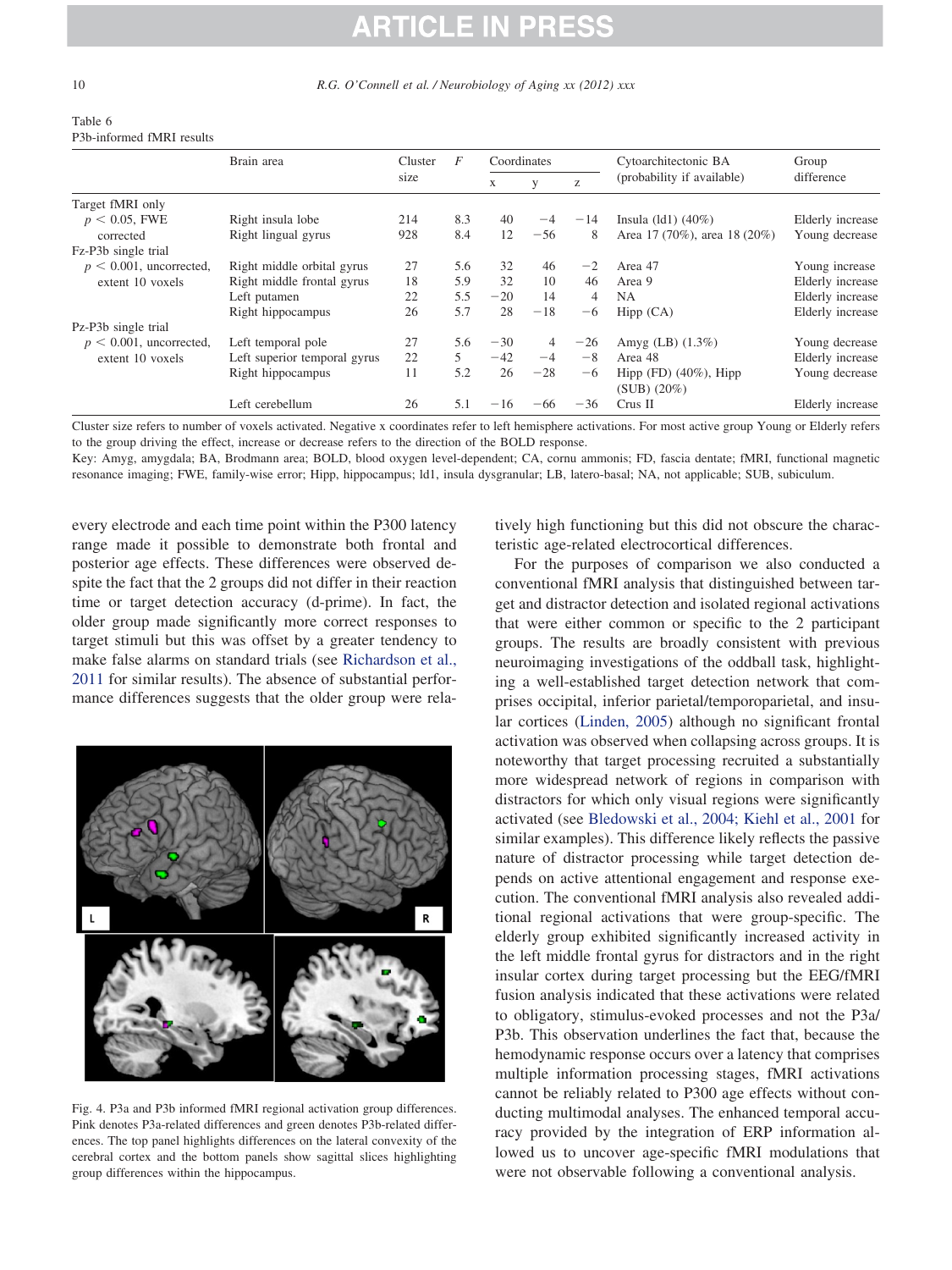In the present study we adopted an EEG/fMRI fusion analysis in which the amplitude of the P3a and P3b were used as regressors in an EEG-informed fMRI analysis that specifically isolated regional activations that differed between the young and old groups. In order to improve the stability of these results, each single-trial ERP was smoothed by averaging it with the 2 adjacent trials. Given that the average intertarget interval was 20 seconds these fusion results therefore represent shared fMRI and ERP modulations that manifest over a relatively broad time scale. The P3b-informed analysis revealed age-related activation differences in several regions of the well-characterized target detection/ P3b network with the elderly group showing significantly increased activation in the right dorsolateral prefrontal cortex, left superior temporal cortex, and left cerebellum. The young participants showed significantly less activity in these areas and also exhibited activation decreases in the left temporal pole and right hippocampus. The only brain region in which young participants showed greater P3b activity was the right orbitofrontal gyrus. The P3a-informed analysis followed a similar pattern highlighting multiple activation increases for the elderly group in left inferior frontal cortex, right cingulate cortex, and the cerebellar vermis, and a decreased activation of right inferior parietal cortex relative to the young group—regions that have been previously implicated in distractor processing.

The aging brain undergoes gradual widespread decreases in gray matter volume and degeneration of white matter structures and neuroimaging studies have shown that the prefrontal cortex is 1 of the regions that undergoes the largest volumetric reductions (Raz, 2000; Raz et al., 2005). In tandem with these neural changes, cognitive functions that depend on the integrity of the frontal lobes, such as working memory, inhibitory control, and attention, are particularly vulnerable to age-related decline while other abilities, such as short-term memory, are relatively spared (Goh and Park, 2009; Gunning-Dixon and Raz, 2003; Raz, 2000). At the same time, functional neuroimaging studies have paradoxically reported consistent age-related increases in the magnitude and spatial extent of activity within prefrontal cortex (e.g., Cabeza et al., 2002; Davis et al., 2008; Solbakk et al., 2008). In younger adults, the activity in high-level control areas gradually decreases after a task has been well rehearsed and further processing is largely delegated to task specific brain regions (Kelly and Garavan, 2005). It has been proposed that the continued engagement of frontal regions in older adults signals the need to maintain top-down control over task performance in order to achieve a performance level comparable with that of younger individuals due to degradation of the primary task network (Davis et al., 2008; Goh and Park, 2009). An extensive ERP literature has suggested that the age-related anterior shift in the topography of the P300 also arises from compensatory prefrontal recruitment (e.g., Fabiani et al., 1998; West et al., 2010) but it has not been possible to

properly test this theory until now. Specifically, ERP studies have shown that younger participants habituate more quickly to target and distractor stimuli on the oddball task, reflected in a reduction in P300 amplitude over frontal sites (Fabiani et al., 1995; Richardson et al., 2011; West et al., 2010). Several authors have consequently proposed that where younger participants are able to rapidly establish a strong mental representation of task stimuli and delegate stimulus processing to posterior attention regions, elderly participants continue to rely on anterior control regions to maintain task performance at a comparable level. Our finding that the elderly group showed increased recruitment of right dorsolateral prefrontal cortex during P3b processing and left inferior prefrontal cortex during P3a processing provides broad support for the proposal that P300 age effects arise from an increased reliance on higher level control regions to support task performance. Equally, our finding that young participants showed increased recruitment of inferior parietal cortex conforms to the proposal that they are more reliant on posterior brain regions.

The lateralization of the frontal group differences maps on to a general trend that has emerged from functional imaging studies that the right hemisphere dominates target processing while the left hemisphere is more active during distractor processing (Eichele et al., 2005; Madden et al., 2007). The right dorsolateral prefrontal cortex is a key supramodal attentional control region commonly engaged during the detection and response to salient, goal-relevant stimuli, and activation levels within this region have been previously shown to correlate with response times (Bledowski et al., 2004; Eichele et al., 2005; Kirino et al., 2000; Solbakk et al., 2008). The left inferior frontal cortex has also been heavily implicated in cognitive control, specifically in response inhibition and aspects of working memory (Aron and Poldrack, 2005; McDermott et al., 2003), and forms part of a broader attentional control network that also includes the cingulate cortex and putamen (Tekin and Cummings, 2002), both of which showed greater activity for the elderly group.

The posterior anterior shift in aging (PASA; Davis et al., 2008) model postulates that older adults must rely on frontal mechanisms to support task performance in order to compensate for diminished function within posterior perceptual processing regions. It is noteworthy therefore that the elderly group in this study had significantly smaller occipital P1 and P2 amplitudes relative to the young group and that the young group showed significantly increased P3a activity in right inferior parietal cortex, a region that has been associated with visual attention switching and novelty detection (Bledowski et al., 2004). In fact, the literature regarding the effects of advancing age on early visual processing components such as P1 and N1 is somewhat inconsistent, with some studies reporting amplitude increases and others decreases, and this is likely due to the fact that the age-related effects vary depending on the task demands of a given study (e.g., see De Sanctis et al., 2008;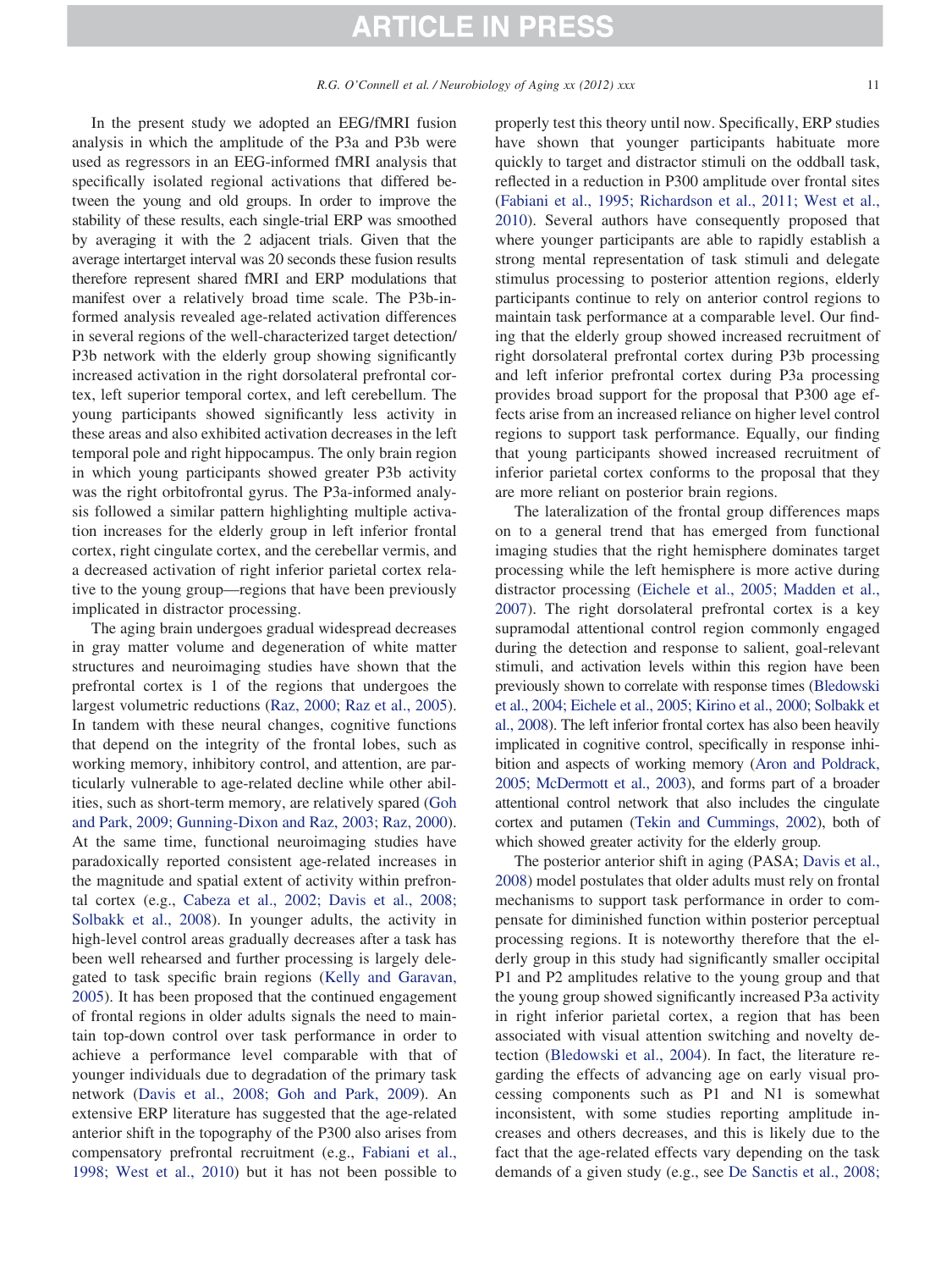Falkenstein et al., 2006 for discussion). For example, 2 recent studies, 1 using a task that exerted no cognitive demand at all (De Sanctis et al., 2008) and another using a Sternberg memory task (Finnigan et al., 2011) reported that their elderly participants had significantly delayed N1 peak latencies but larger amplitudes. Source analyses, reported in these same studies, suggested that these N1 differences arose in part from increased recruitment of prefrontal cortex and reduced hemispheric specialization in occipitoparietal cortex. Unfortunately, previous ERP aging studies using the visual oddball task have not reported results for P1 and N1 components. Although the specific results vary across studies depending on the paradigms used, the accumulated evidence from visual evoked potentials, including that of the present study, points to age-related inefficiencies at the earliest stages of perceptual processing but also suggests that compensatory recruitment of additional brain regions may begin at processing stages that precede those of the P300. While our analyses were focused specifically on the P3a and P3b our data are broadly consistent the posterior anterior shift in aging model and suggest that the increased frontal engagement of the elderly group may arise in part from a need to overcome inefficient early perceptual processing of task stimuli. Future studies with larger sample sizes would be desirable to explore the potential relationship between early visual processing deficits and the EEG/ fMRI markers identified here.

There were also significant age-related differences in hippocampus activation associated with P3a and P3b with the elderly group showing greater engagement of right hippocampus in both cases. Human lesion studies suggest that the hippocampus is particularly important for the generation of the frontal component of the P3a (Knight, 1996) but depth electrode recordings and functional imaging (Eichele et al., 2005; McCarthy et al., 1989) have indicated that the hippocampus also contributes to the P3b. The hippocampus is commonly recruited in tasks that require deviance detection and involuntary attentional orienting and performs key functions subserving executive control and memory (Knight, 1996; Yamaguchi et al., 2004). The hippocampus undergoes significant volumetric reductions with age that are correlated to memory function and cross-sectional research suggests that the left hippocampus may be particularly vulnerable (Ystad et al., 2009). This structure is also 1 of the earliest brain regions to exhibit atrophy in mild cognitive impairment and in the early stages of Alzheimer's disease (AD; Convit et al., 1997). Further research is therefore warranted to investigate the extent to which these combined P300/hippocampal functional markers can contribute to the earlier detection of dementia.

This study represents the first effort to address the intracranial origins of P300 aging effects using concurrent fMRI and EEG analyses and a number of methodological issues should be taken into consideration. First, the sample size used, although comparable with that of other EEG/fMRI studies, is relatively small and the oddball performance data

suggest our older group may have been relatively highfunctioning. The sample size also meant that we were unable to contribute to the understanding of the functional relevance of the additional anterior recruitment we observed in older subjects. For example, Fabiani et al. (1998) and West et al. (2010) found that elderly participants with larger frontal P300s performed worse on neuropsychological tests of frontal function. This finding is at odds with several neuroimaging studies that have reported positive relationships between frontal activity and cognitive performance in aging and further work will be required to address this issue. Second, while the conventional fMRI results were subjected to corrections for multiple comparisons, an uncorrected threshold of  $p < 0.001$  was used for the EEG/fMRI data fusion. This approach is consistent with a majority of EEG/ fMRI studies (e.g., Ben-Simon et al., 2008; Debettencourt et al., 2011; Eichele et al., 2005; Karch et al., 2010; Novitskiy et al., 2011) but some have reported significant results using corrected thresholds (Huster et al., 2011; Mantini et al., 2009) and so our results will require further replication. Third, our analyses focused specifically on P300 amplitude but latency has also demonstrated sensitivity to aging and would also warrant investigation in future studies. Fourth, our results are based on smoothed single-trial ERP information and therefore represent tonic relationships between fMRI and ERP measures. Further work is required to investigate the influence of different approaches to single-trial ERP measurement (e.g., smoothed vs. unsmoothed) on the outcome of fusion analyses. Finally, a limitation of the EEG/fMRI method is that it is not possible to determine whether the highlighted brain regions directly contribute to the generation of the P300 or if they were identified because they modulate regions that are direct generators.

In conclusion we report the first simultaneous EEG/fMRI study of aging that seeks to explore the intracranial origins of 1 of the most consistently reported electrophysiological markers of aging—the P300. Our results highlight significant age differences in brain regions that have been repeatedly identified as generators of the P300 with the older group showing significantly greater recruitment of frontal and temporal structures. The combination of sophisticated temporal and spatial information from concurrent EEG and fMRI has the potential to greatly enhance the utility of the P300 as a biomarker for aging and neuropsychiatric disorders.

#### **Disclosure statement**

The authors report no conflicts of interest.

Participants gave written informed consent prior to the study which was approved by the Trinity College Dublin School of Psychology Ethics Committee.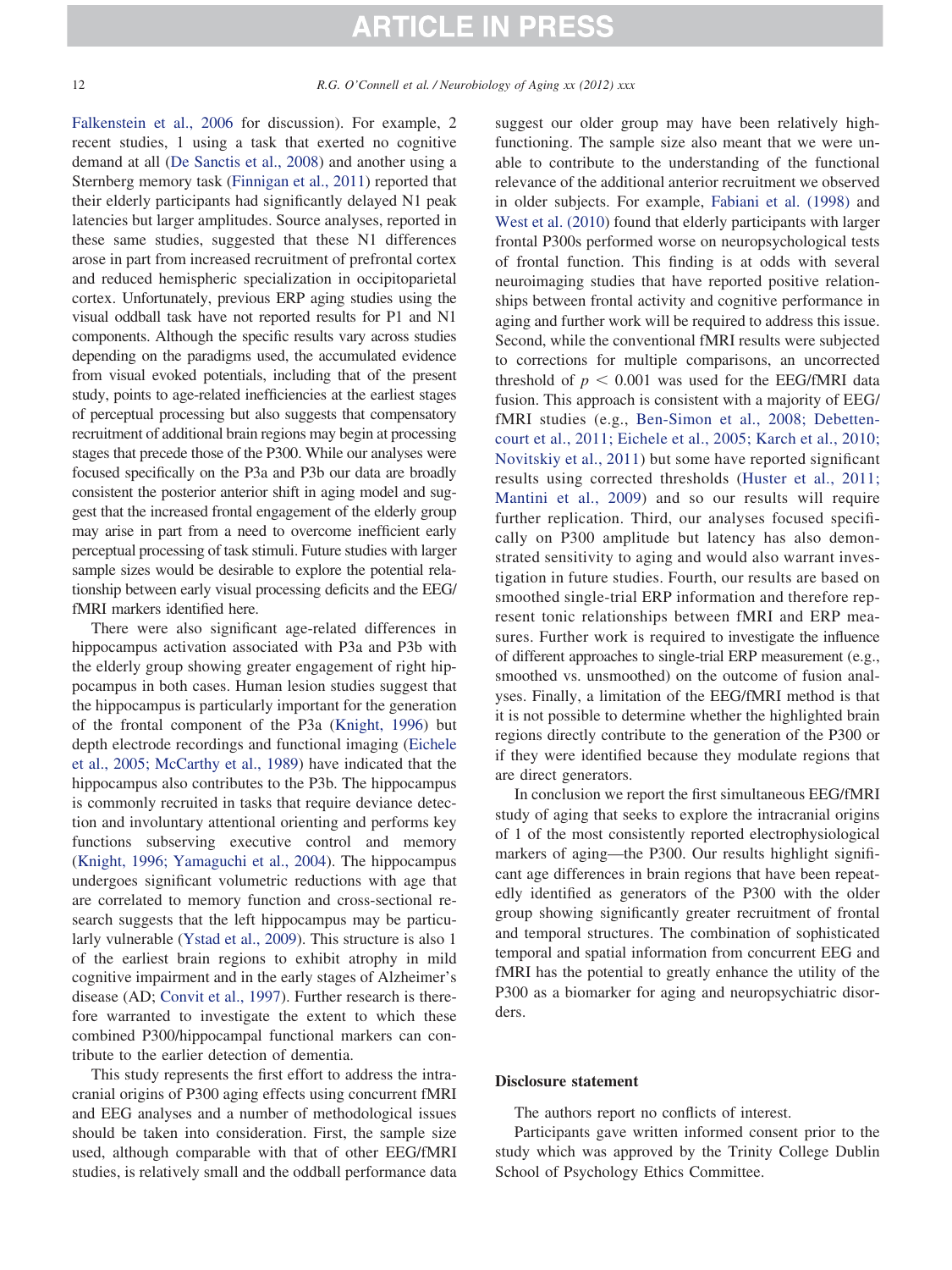#### **Acknowledgements**

This work was supported by funding from the Glaxo-SmithKline/Trinity College Institute of Neuroscience Research Consortium on Neurodegeneration. R.G. O'Connell and J.H. Balsters are currently supported by fellowships from the Irish Research Council for Science Engineering and Technology (IRCSET).

#### **Appendix A. Supplementary data**

Supplementary data associated with this article can be found, in the online version, at [doi:10.1016/j.neurobiolag](http://dx.doi.org/10.1016/j.neurobiolaging.2011.12.021)[ing.2011.12.021.](http://dx.doi.org/10.1016/j.neurobiolaging.2011.12.021)

#### **References**

- Aguirre, G.K., Zarahn, E., D'Esposito, M., 1998. The variability of human, BOLD hemodynamic responses. Neuroimage 8, 360–369.
- Allen, P.J., Josephs, O., Turner, R., 2000. A method for removing imaging artifact from continuous EEG recorded during functional MRI. Neuroimage 12, 230–239.
- Allen, P.J., Polizzi, G., Krakow, K., Fish, D.R., Lemieux, L., 1998. Identification of EEG events in the MR scanner: the problem of pulse artifact and a method for its subtraction. Neuroimage 8, 229–239.
- Andersson, J.L., Hutton, C., Ashburner, J., Turner, R., Friston, K., 2001. Modeling geometric deformations in EPI time series. Neuroimage 13, 903–919.
- Aron, A.R., Poldrack, R.A., 2005. The cognitive neuroscience of response inhibition: relevance for genetic research in attention-deficit/hyperactivity disorder. Biol. Psychiatry 57, 1285–1292.
- Ashburner, J., Friston, K.J., 2005. Unified segmentation. Neuroimage 26, 839–851.
- Balsters, J.H., Ramnani, N., 2008. Symbolic representations of action in the human cerebellum. Neuroimage 43, 388–398.
- Ben-Simon, E., Podlipsky, I., Arieli, A., Zhdanov, A., Hendler, T., 2008. Never resting brain: simultaneous representation of two alpha related processes in humans. PLoS One 3, e3984.
- Bledowski, C., Prvulovic, D., Goebel, R., Zanella, F.E., Linden, D.E., 2004. Attentional systems in target and distractor processing: a combined ERP and fMRI study. Neuroimage 22, 530–540.
- Cabeza, R., Anderson, N.D., Locantore, J.K., McIntosh, A.R., 2002. Aging gracefully: compensatory brain activity in high-performing older adults. Neuroimage 17, 1394–1402.
- Convit, A., De Leon, M.J., Tarshish, C., De Santi, S., Tsui, W., Rusinek, H., George, A., 1997. Specific hippocampal volume reductions in individuals at risk for Alzheimer's disease. Neurobiol. Aging 18, 131– 138.
- D'Esposito, M., Deouell, L.Y., Gazzaley, A., 2003. Alterations in the BOLD fMRI signal with ageing and disease: a challenge for neuroimaging. Nat. Rev. Neurosci. 4, 863–872.
- Davis, S.W., Dennis, N.A., Daselaar, S.M., Fleck, M.S., Cabeza, R., 2008. Que PASA? The posterior-anterior shift in aging. Cereb. Cortex 18, 1201–1209.
- De Sanctis, P., Katz, R., Wylie, G.R., Sehatpour, P., Alexopoulos, G.S., Foxe, J.J., 2008. Enhanced and bilateralized visual sensory processing in the ventral stream may be a feature of normal aging. Neurobiol. Aging 29, 1576–1586.
- Debener, S., Mullinger, K.J., Niazy, R.K., Bowtell, R.W., 2008. Properties of the ballistocardiogram artefact as revealed by EEG recordings at 1.5, 3 and 7 T static magnetic field strength. Int. J. Psychophysiol. 67, 189–199.
- Debener, S., Strobel, A., Sorger, B., Peters, J., Kranczioch, C., Engel, A.K., Goebel, R., 2007. Improved quality of auditory event-related potentials

recorded simultaneously with 3-T fMRI: removal of the ballistocardiogram artefact. Neuroimage 34, 587–597.

- Debener, S., Ullsperger, M., Siegel, M., Fiehler, K., von Cramon, D.Y., Engel, A.K., 2005. Trial-by-trial coupling of concurrent electroencephalogram and functional magnetic resonance imaging identifies the dynamics of performance monitoring. J. Neurosci. 25, 11730–11737.
- Debettencourt, M., Goldman, R., Brown, T., Sajda, P., 2011. Adaptive thresholding for improving sensitivity in single-trial simultaneous EEG/FMRI. Front. Psychol. 2, 91.
- Dockree, P.M., Kelly, S.P., Robertson, I.H., Reilly, R.B., Foxe, J.J., 2005. Neurophysiological markers of alert responding during goal-directed behavior: a high-density electrical mapping study. Neuroimage 27, 587–601.
- Donchin, E., 1981. Presidential address, 1980. Surprise!. . .Surprise? Psychophysiology 18, 493–513.
- Eichele, T., Specht, K., Moosmann, M., Jongsma, M.L., Quiroga, R.Q., Nordby, H., Hugdahl, K., 2005. Assessing the spatiotemporal evolution of neuronal activation with single-trial event-related potentials and functional MRI. Proc. Natl. Acad. Sci. U. S. A. 102, 17798–17803.
- Fabiani, M., Friedman, D., 1995. Changes in brain activity patterns in aging: The novelty oddball. Psychophysiology 32, 579–594.
- Fabiani, M., Friedman, D., Cheng, J.C., 1998. Individual differences in P3 scalp distribution in older adults, and their relationship to frontal lobe function. Psychophysiology 35, 698–708.
- Falkenstein, M., Yordanova, J., Kolev, V., 2006. Effects of aging on slowing of motor-response generation. Int. J. Psychophysiol. 59, 22–29.
- Finnigan, S., O'Connell, R.G., Cummins, T.D., Broughton, M., Robertson, I.H., 2011. ERP measures indicate both attention and working memory encoding decrements in aging. Psychophysiology 48, 601–611.
- Fjell, A.M., Walhovd, K.B., 2004. Life-span changes in P3a. Psychophysiology 41, 575–583.
- Friedman, D., 2003. Cognition and aging: a highly selective overview of event-related potential (ERP) data. J. Clin. Exp. Neuropsychol. 25, 702–720.
- Friston, K.J., Frith, C.D., Frackowiak, R.S., Turner, R., 1995a. Characterizing dynamic brain responses with fMRI: a multivariate approach. Neuroimage 2, 166–172.
- Friston, K.J., Frith, C.D., Turner, R., Frackowiak, R.S., 1995b. Characterizing evoked hemodynamics with fMRI. Neuroimage 2, 157–165.
- Goh, J.O., Park, D.C., 2009. Neuroplasticity and cognitive aging: The scaffolding theory of aging and cognition. Restor. Neurol. Neurosci. 27, 391–403.
- Gunning-Dixon, F.M., Raz, N., 2003. Neuroanatomical correlates of selected executive functions in middle-aged and older adults: a prospective MRI study. Neuropsychologia 41, 1929–1941.
- Halgren, E., Baudena, P., Clarke, J.M., Heit, G., Marinkovic, K., Devaux, B., Vignal, J.P., Biraben, A., 1995. Intracerebral potentials to rare target and distractor auditory and visual stimuli. II. Medial, lateral and posterior temporal lobe. Electroencephalogr. Clin. Neurophysiol. 94, 229–250.
- Handwerker, D.A., Ollinger, J.M., D'Esposito, M., 2004. Variation of BOLD hemodynamic responses across subjects and brain regions and their effects on statistical analyses. Neuroimage 21, 1639–1651.
- Huster, R.J., Eichele, T., Enriquez-Geppert, S., Wollbrink, A., Kugel, H., Konrad, C., Pantev, C., 2011. Multimodal imaging of functional networks and event-related potentials in performance monitoring. Neuroimage 56, 1588–1597.
- Hutton, C., Bork, A., Josephs, O., Deichmann, R., Ashburner, J., Turner, R., 2002. Image distortion correction in fMRI: A quantitative evaluation. Neuroimage 16, 217–240.
- Iannetti, G.D., Niazy, R.K., Wise, R.G., Jezzard, P., Brooks, J.C., Zambreanu, L., Vennart, W., Matthews, P.M., Tracey, I., 2005. Simultaneous recording of laser-evoked brain potentials and continuous, highfield functional magnetic resonance imaging in humans. Neuroimage 28, 708–719.